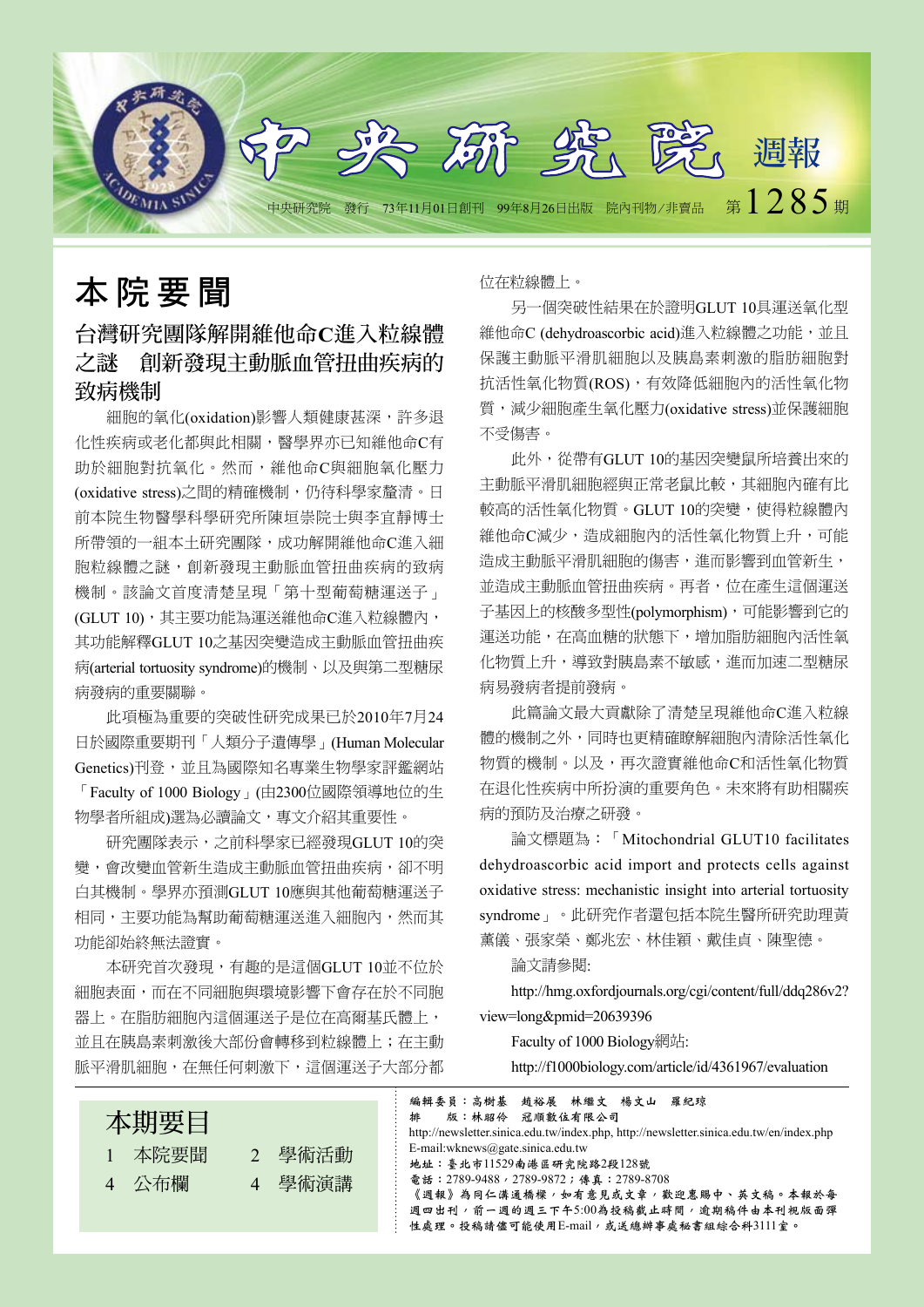### 人事動態

鄭文皇先生奉核定為資訊科技創新研究中心助研究員,聘期自99年7月30日起。 顏雪琪女士奉核定為分子生物研究所助研究員,聘期自99年9月9日起。 楊翠華女士奉核定為沂代史研究所兼任研究員,聘期自99年8月1日起。 黃一農院士奉核定為近代史研究所通信研究員,聘期自99年8月12日起。 鄭雁馨女士奉核定為社會學研究所助研究員,聘期自99年11月1日起。

# 學 術 活 動

### 《台灣社會運動再出發》一書業已出版

社會所研究員蕭新煌與政治大學顧忠華教授最新編著《台灣社會運動再出發》已由巨流圖 書公司,在2010年8月出版。本書是動員當前台灣十大社會運動,集結近百個社運團體代表, 在十場分組論壇、一場南部會議和一次全國大會師後,共同集思廣益所呈現的集體智慧和心 聲,對2008年第二次政黨輪替後的社會分歧和政治不信任,發出了為另一波社會改革而再出發 的行動宣言。

本書第一篇總論有四章,剖析社會運動的挑戰、突破和再出發的時代意義,透過公民社會 新動力的宣言,揭櫫十大社會運動的未來訴求;第二篇共二十章,評述十大社運的自我診斷和 未來策略;附錄則詳載了參與社運團體的重要資料,以及二篇對台灣新民主和第三部門發展趨 勢的觀察論述。詳細介紹請見社會所網頁http://www.ios.sinica.edu.tw/ios/index.php。

## 藝文活動:**2010 Watoto**兒童合唱團中研院音樂會

- 時 間: 99年8月27日 (星期五) 晚上 7時 (6時 30分入場)
- 地 點:本院學術活動中心 1 樓大禮堂
- 演 出:Watoto 烏干達兒童合唱團
- 備 註:免費觀賞,無需索票

1992年,加拿大籍傳教士Skinner夫婦,為關照烏干達嚴重的愛滋遺孤問題,創立「Watoto 孩童照護計畫」。來自世界各國的志工,在Watoto村建立社區、擔任每八個孩子為一家戶的 「家長」。這些失去家人的孩子們,因而得以在成長中獲得溫飽,接受多元與品格教育,並重 拾「家」的溫暖。

1994年起,受過嚴格訓練的「Watoto兒童合唱團」開始利用課餘,在全球展開巡迴演唱, 讓世人聽見非洲弱勢兒童的聲音,正視5000萬非洲孤兒在戰火、愛滋、糧荒、貧病中,艱苦求生的處境。他們用天籟 般的歌聲、充滿生命力的舞步,感動無數人心,並曾獲邀至美國白宮演出。

今年八月,Watoto來到台灣,將在台北、新竹、台中、嘉義、高雄、花蓮展開巡迴音樂會,傳唱愛與希望的生命 樂章。邀您參與這場不容錯過的動人饗宴,見證因愛轉變生命的奇蹟。來自非洲的生命之歌,將為您展現活著的喜 樂、感恩與盼望。

#### **2010** 台瑞生醫研討會**–Hepatitis B, C & Tuberculosis**訂**8**月**31**日舉行

時 間:99年8月31日 (星期二) 09:00-12:00

地 點:台北君悅飯店 3 樓會議廳

指導單位:行政院科技顧問組

承辦單位:臺灣諾華公司、中央研究院、國立臺灣大學醫學院

#### 第八屆兩岸經濟發展學術研討會訂**9**月**1**日舉行

時 間: 99年9月1日 (星期三) 08:40-17:30

地 點:本院經濟所慕寰廳

主辦單位:中央研究院經濟研究所、北京大學國家發展研究院中國經濟研究中心

參考網址:http://www.econ.sinica.edu.tw/edtss.html



台灣社會運動再出發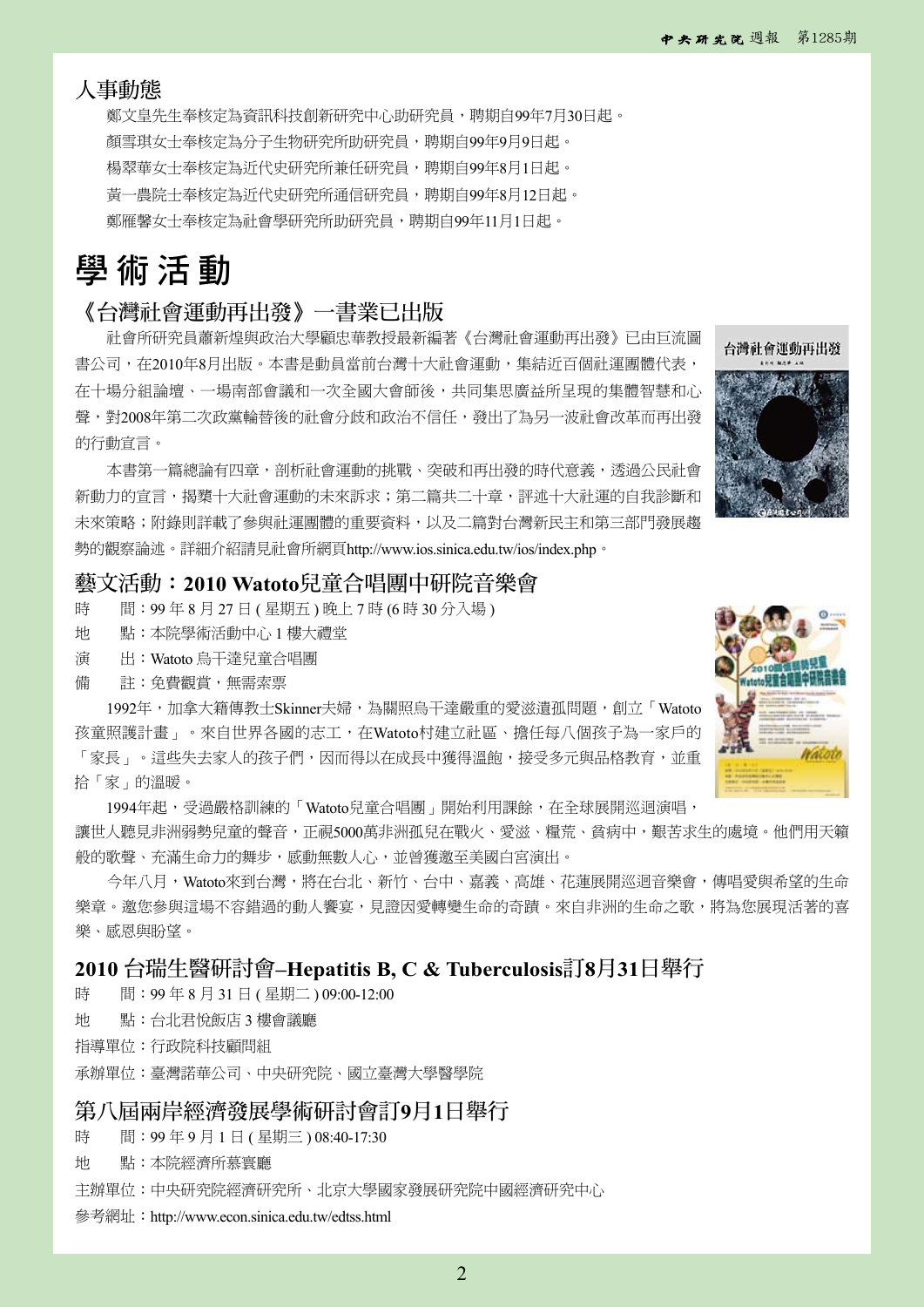| 時<br>間          | 主持人                        | 題<br>目/發表人                                                                                                               |  |
|-----------------|----------------------------|--------------------------------------------------------------------------------------------------------------------------|--|
| $08:40 - 09:00$ | 開幕致辭                       | 彭信坤所長 (中央研究院經濟研究所)<br>巫和懋執行院長(北京大學國家發展研究院 / 中國經濟研究<br>中心朗潤講座教授)                                                          |  |
| $09:00 - 10:30$ | 簡錦漢副所長                     | 待定/巫和懋執行院長(北京大學國家發展研究院/中國經<br>濟研究中心朗潤講座教授)                                                                               |  |
|                 | (中央研究院經濟研究所)               | Tea Parties / 梁孟玉副研究員 (中央研究院經濟研究所)                                                                                       |  |
|                 |                            | Optimal Indirect Taxation under Imperfect Competition / 汪<br>浩<br>副教授(北京大學國家發展研究院 / 中國經濟研究中心)                            |  |
| $10:30 - 11:00$ | 巫和懋執行院長/朗潤講座教授             | 環境保護與經濟發展:台灣經驗/黃登興研究員(中央研究<br>院經濟研究所)                                                                                    |  |
|                 | (北京大學國家發展研究院/中國經<br>濟研究中心) | 中國勞動力市場現狀 / 雷曉燕助理教授 (北京大學國家發展<br>研究院/中國經濟研究中心)                                                                           |  |
|                 |                            | The One-child Policy: A Macroeconomic Analysis /廖珮如助研<br>究員(中央研究院經濟研究所)                                                  |  |
| $14:00 - 15:30$ | 徐建國副教授                     | 城市化背景下的中國土地制度變革:來自地方試驗的經驗/<br>李力行助理教授(北京大學國家發展研究院/中國經濟研究中<br>心                                                           |  |
|                 | (北京大學國家發展研究院/中國經<br>濟研究中心) | 在中國內外資企業之出口決策的比較一分量迴歸分析之運<br>用 / 劉碧珍副院長/教授 (中華經濟研究院/台灣大學經濟系)                                                             |  |
|                 |                            | Foreign Direct Investment with Heterogeneous Entry Costs / 彭喜<br>樞助研究員 (中央研究院經濟研究所)                                      |  |
| $16:00 - 17:30$ | 劉碧珍副院長                     | Entrepreneurship and Bureaucratic Control: The Case of the<br>Chinese Automotive Industry / 瞿宛文研究員 (中央研究院人文<br>社會科學研究中心) |  |
|                 | (中華經濟研究院/台灣大學經濟系)          | 中國A股指數的過度波動 / 徐建國副教授 (北京大學國家發<br>展研究院/中國經濟研究中心)                                                                          |  |
|                 |                            | 專利的科學引用與廠商生產力/陳忠榮教授(中央大學產業<br>經濟研究所)                                                                                     |  |

# 「**2010**統計科學營」訂**9**月**2-3**日舉行

時 間: 99年9月2-3日 (星期四 - 星期五)

地 點:本院人文館 3 樓國際會議廳

## 9月2日(星期四)

| 時<br>間             | 主講人   | 題<br>目                 |
|--------------------|-------|------------------------|
| $8:50 - 9:00$      | 李克昭所長 | 開幕致詞                   |
| 9:00~10:20         | 王偉仲   | 電腦實驗                   |
| 10:40~12:00        | 趙蓮菊   | 仰觀宇宙之大,俯察品類之盛:統計與生物多樣性 |
| 14:00~15:20        | 王秀瑛   | 統計區間的應用                |
| $15:40 \sim 17:00$ | 楊欣洲   | 統計告訴你致病基因在哪裡           |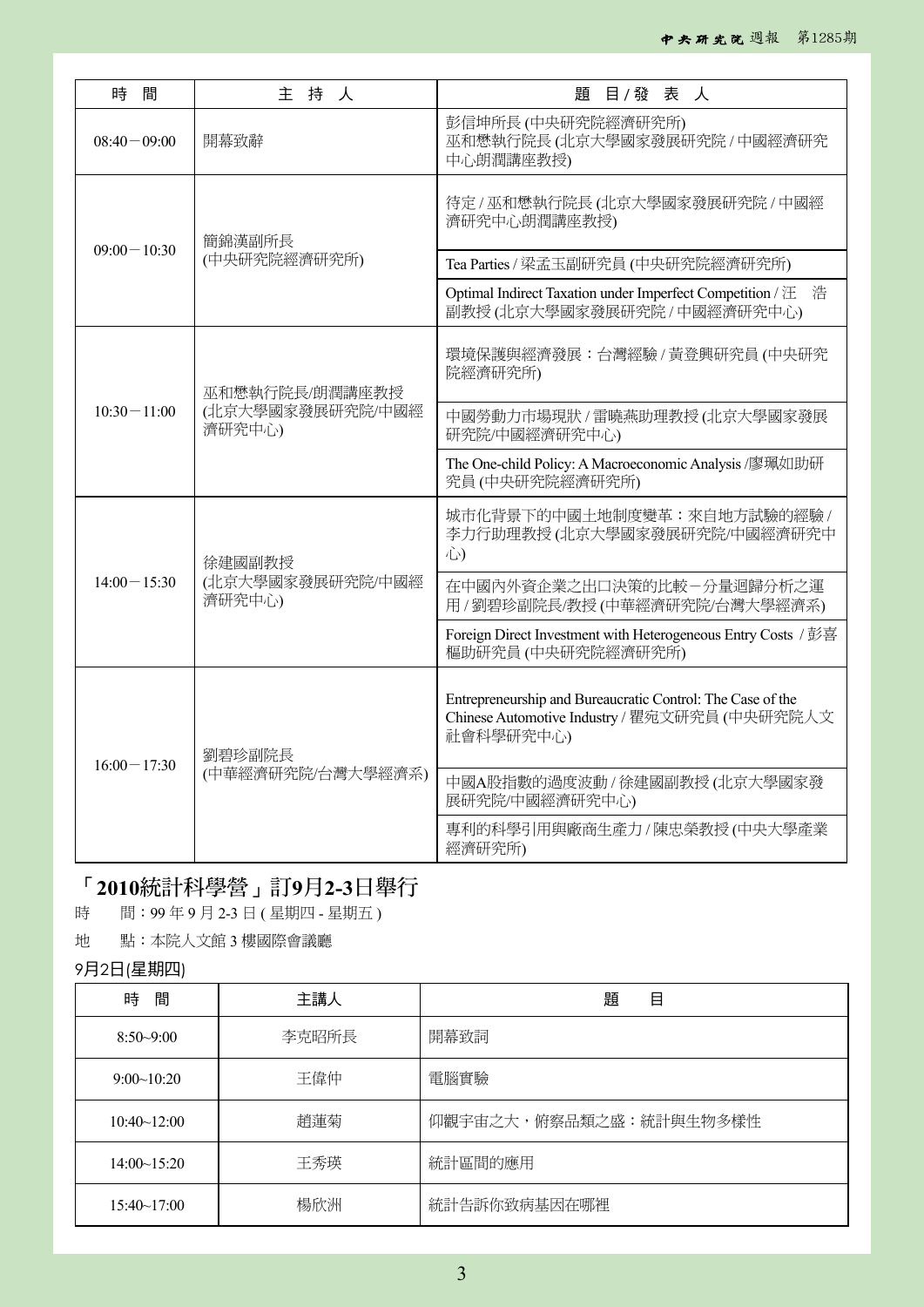9月3日(星期五)

| 間<br>時             | 主講人                                    | 題<br>目        |
|--------------------|----------------------------------------|---------------|
| 9:00~10:20         | 翁久幸                                    | 從棋士排名到網際網路的應用 |
| 10:40~12:00        | 曾勝滄                                    | 高可靠產品之壽命推論與分析 |
| 14:00~15:20        | 陳婉淑                                    | 統計在金融、經濟的應用   |
| $15:40 \sim 17:40$ | 黃景祥<br>陳婉淑<br>丘政民<br>翁久幸<br>楊欣洲<br>蔡恆修 | 綜合討論          |

主辦單位:中央研究院統計科學研究所

參考網址:http://www3.stat.sinica.edu.tw/camp2010/index.html

# 公 布 欄

## 人社**(**調研**)**中心執行「台灣教育長期追蹤資料庫的後續追蹤調查預試」面訪調查

人社(調研)中心協辦「台灣教育長期追蹤資料庫的後續追蹤調查預試」將於99年8月29日至9月18日進行面訪調 查,在此期間會有訪員至府上拜訪,煩擾之處敬請見諒,洽詢電話:(02)2787-1800轉分機:1844、1835;吳先生、謝 先生。

# 學 術 演 講

| 期<br>Ħ           | 間<br>時 | 地<br>點              | 講<br>員          |                                                                               |   | 講<br>題                                                                                                             | 主持人         |
|------------------|--------|---------------------|-----------------|-------------------------------------------------------------------------------|---|--------------------------------------------------------------------------------------------------------------------|-------------|
|                  |        | 數                   | 理               | 科                                                                             | 學 | 組                                                                                                                  |             |
| 08/26(2)         | 10:10  | 人文館11樓南棟<br>1101演講室 |                 | Dr. David J. Srolovitz<br>(Inst. of High Performance<br>Computing, Singapore) |   | Material Properties in<br>Codimension $> 0$                                                                        |             |
| $08/26$ (四)      | 15:30  | 化學所A108會議室          | 邱靜雯教授<br>(臺灣大學) |                                                                               |   | Boron Chemistry: Cationic<br><b>Boranes and Boroles</b>                                                            | 孫世勝<br>副研究員 |
| $08/30(-)$       | 10:30  | 統計所蔡元培館<br>2樓208演講廳 |                 | Dr. Alexander Gnedin<br>(荷蘭鳥特勒支大學)                                            |   | Boundaries of the Generalised<br>Pascal Triangles                                                                  | 劉維中<br>助研究員 |
| $08/31(\square)$ | 14:10  | 人文館11樓南棟<br>1101演講室 | 張瑞芬教授           | (Univ. of Cambridge, UK)                                                      |   | Microscopic Charge Transport<br>Mechanisms in High-mobility<br>Solution-processed Organic<br>Thin-film Transistors |             |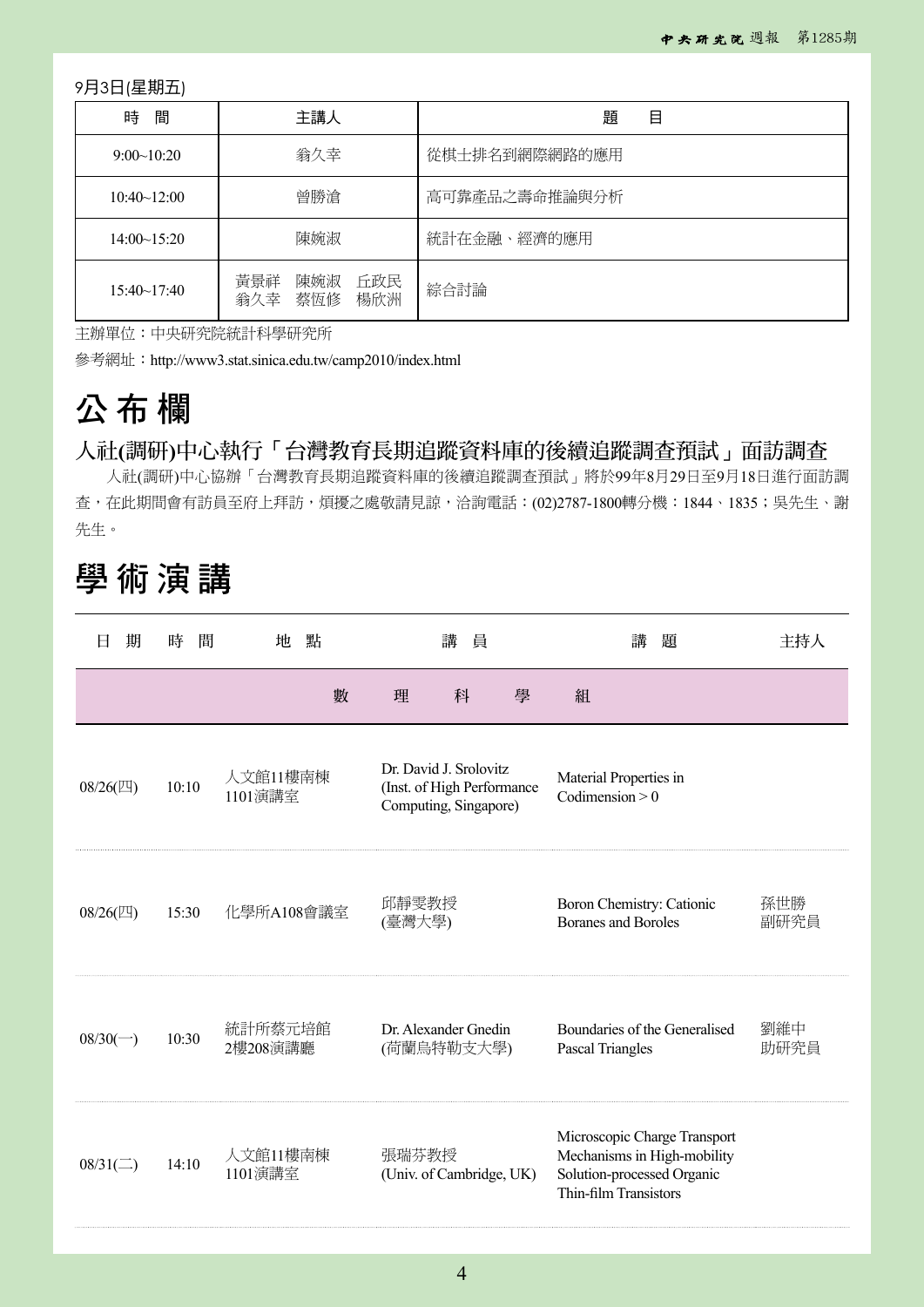| $09/06$ $\rightarrow$ | 10:00 | 資訊所新館<br>106演講廳        | Dr. Jun' ichi Tsujii<br>(Univ. of Tokyo, Japan) | Semantics-based Information<br>Access to Large Scale Text<br><b>Bases</b>                                                       |              |
|-----------------------|-------|------------------------|-------------------------------------------------|---------------------------------------------------------------------------------------------------------------------------------|--------------|
|                       | 10:30 | 統計所蔡元培館<br>2樓208演講廳    | 吳偉標副教授<br>(美國芝加哥大學)                             | <b>Covariance Matrices Estimation</b><br>for Stationary Processes                                                               | 劉維中<br>助研究員  |
|                       |       | 生                      | 科<br>命<br>學                                     | 組                                                                                                                               |              |
| 08/26(四)<br>$-$ 11:00 |       | 植微所農科大樓<br>A134會議室     | 賀端華院士<br>(植微所)                                  | Plant Science: From the Glorious<br>Past to the Promising Future                                                                |              |
|                       |       | 生醫所地下室<br>B1B演講廳       | 黃怡萱助研究員<br>(生醫所)                                | Signals, Synapses and<br>Syntheses: How do CPEB-like<br>Proteins Control Translation and<br>Memory?                             | 林天南<br>副研究員  |
| $08/30(-)$            | 16:00 | 視訊:農業科技大樓<br>1樓A133會議室 | 董啟功研究助技師<br>(南部生物技術中心)                          | Beneficial Potentials of<br>Rhizoctonia Solani, the<br>Mutualistic Fungi to Orchid<br>Industry                                  | 詹明才<br>副研究員  |
| $09/03(\pm)$          | 10:00 | 生化所114室                | 饒淑娟研究副技師<br>(儀器中心)                              | <b>BCF M103E Training Course</b><br>in English: Introduction of<br>MicroCal iTC200 (Isothermal<br><b>Titration Calorimeter)</b> | 饒淑娟<br>研究副技師 |
| $09/07(\square)$      | 11:00 | 分生所1樓演講廳               | Dr. Y. Albert Pan<br>(美國哈佛大學)                   | Development of Trigeminal<br>Sensory Circuits in Zebrafish                                                                      | 鍾邦柱<br>特聘研究員 |
| $09/08(\equiv)$       | 09:30 |                        | 陳昭維先生<br>(富智科技)                                 | Introduction of Qsense E4:<br>Quartz Crystal Microbalance<br>Biosensor with Dissipation<br>Monitoring                           | 饒淑娟<br>研究副技師 |
|                       | 10:30 |                        | 馮立佳女士<br>(騰達行)                                  | Introduction of Octet Red:<br>Biolayer Interferometry for high-<br>throughput quantitation and<br>kinetics analysis             | 饒淑娟<br>研究副技師 |